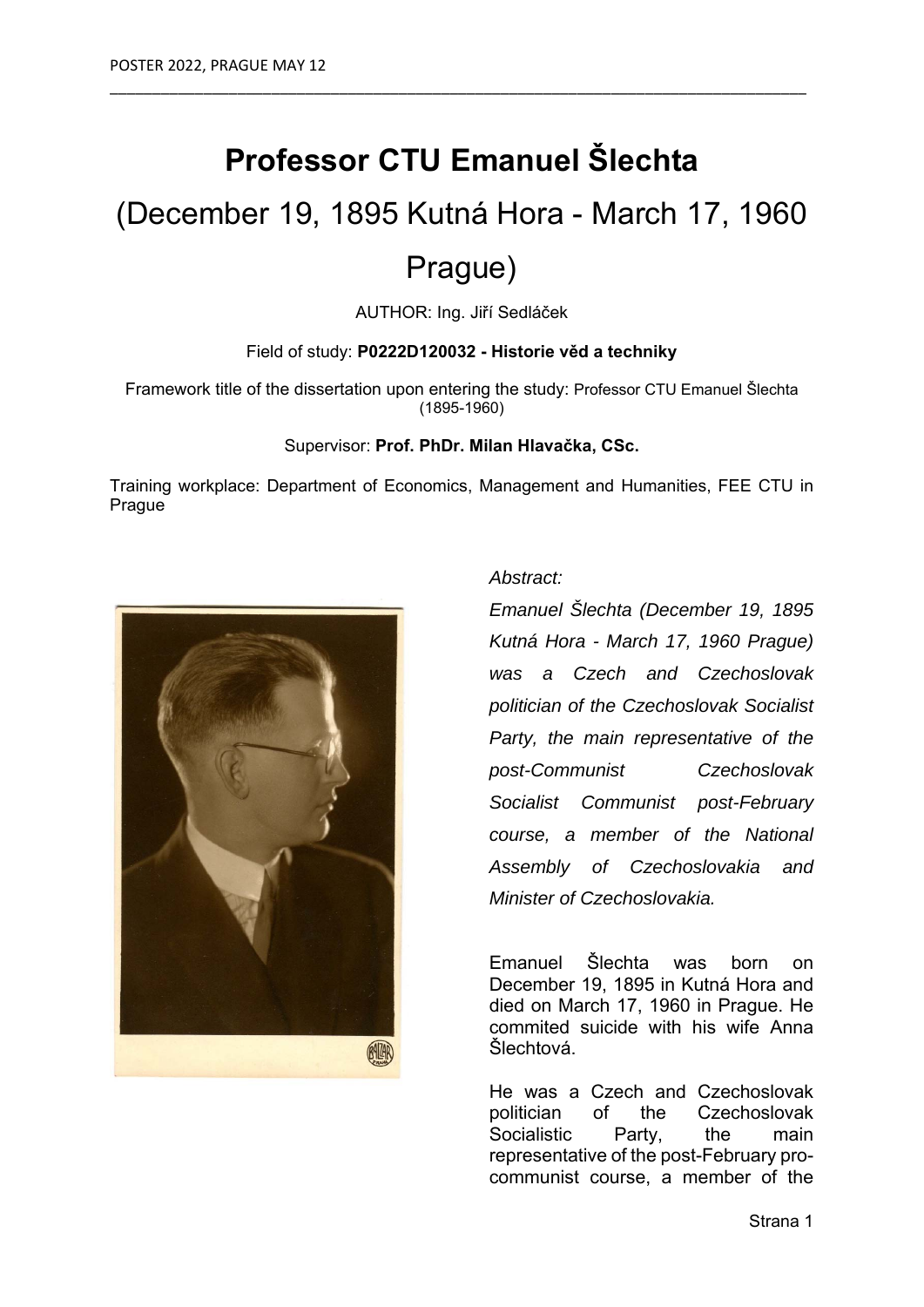National Assembly, and the Minister of Government of Czechoslovakia. He was very precize and carefull.

\_\_\_\_\_\_\_\_\_\_\_\_\_\_\_\_\_\_\_\_\_\_\_\_\_\_\_\_\_\_\_\_\_\_\_\_\_\_\_\_\_\_\_\_\_\_\_\_\_\_\_\_\_\_\_\_\_\_\_\_\_\_\_\_\_\_\_\_\_\_\_\_\_\_\_\_\_\_\_\_\_\_

During his long political career professor Šlechta was appointed Minister of Technology on June 1948, Ministr of Construction on 20 december 1950 and ministr of construction Terchnique on September 1953. At the ministry he focused on the beginnings of industralization of construction, the firs steps in planning the construction on transport and civil engineering and the preparation of conditions.

Emanuel Šlechta graduated in 1914 in Kutná Hora, in 1915 he was drafted as a soldier. He entered the full-time military service shortly after graduation in 1915 and achieved the rank of lieutnant. He was superarbitrated.

From a young age, he was handicapped by a small figure and a partially deformed right hand as a remnant of World War I injuries. Edvard Beneš, for example, had great sympathy for him precisely because of his small stature. He was higher in knowledge, but they both had the same qualities, especially diligence and hard work. Emanuel Šlechta graduated in 1914 in Kutná Hora, in 1915 he was drafted as a militiaman. He entered the military full-time service shortly after graduation in 1915 and achieved the rank of lieutenant. He was superarbitrated due to his injuries at the front (hand injuries) and was granted a partial pension of CZK 600. He was then recruited for technical weapons service. At the end of the war, he was already enrolled in Prague technology. In 1919 he passed the first state final examination with honors. In 1921 he passed the second with good grades. After graduating from the Czech Technical University in 1922, he began working as a designer at the sugar

department of the First Czech-Moravian Machine Factory, where he participated in the reconstruction of the sugar factory in Ovčary in the Kolín region. The more extensive reconstruction of the local sugar factory was carried out jointly by the companies Brát a spol., The Czech-Moravian Machine Factory and Škoda's plants.

Stanislav Špaček was behind Emanuel Šlechta's study trip to the USA. Based on an agreement with him, the Šlechta went on a three-year internship to the USA, where he was employed in a number of industrial enterprises. On April 18, 1923, he joined The Baldwin Locomotive Works in Philadelphia (production of 3,600 locomotives per year), where he worked until February 16, 1924. At the same time, he became a member of the Association of American Mechanical Engineers. As early as February 28, 1924, he joined The Niles Tool Works (a subsidiary of the Niles Bement Pond Hilton machine tool group in Ohio) as a machine tool designer for locomotive workshops (standardization and fitting systems department). September 9, 1925, when he left on September 18, 1925 to The Great Western Sugar Co. in Denver, Colorado as Assistant Chief Engineer the Group owned 21 beet sugar factories. completed in October 1926. After finishing work on December 1, 1926, he returned to his homeland.

Own expiriens with surface treatments, spot welding, welding and soldering, join metal parts together. He researched time during the manufacturing proces. Try to learn perfectly english and learn money. After completing his inthership in the USA, Šlechta returned to the Czechoslovak Republic in 1927 and joined the Baťa shoe concern, as a consulting engineer. After a short stay with this company he decided to become independent.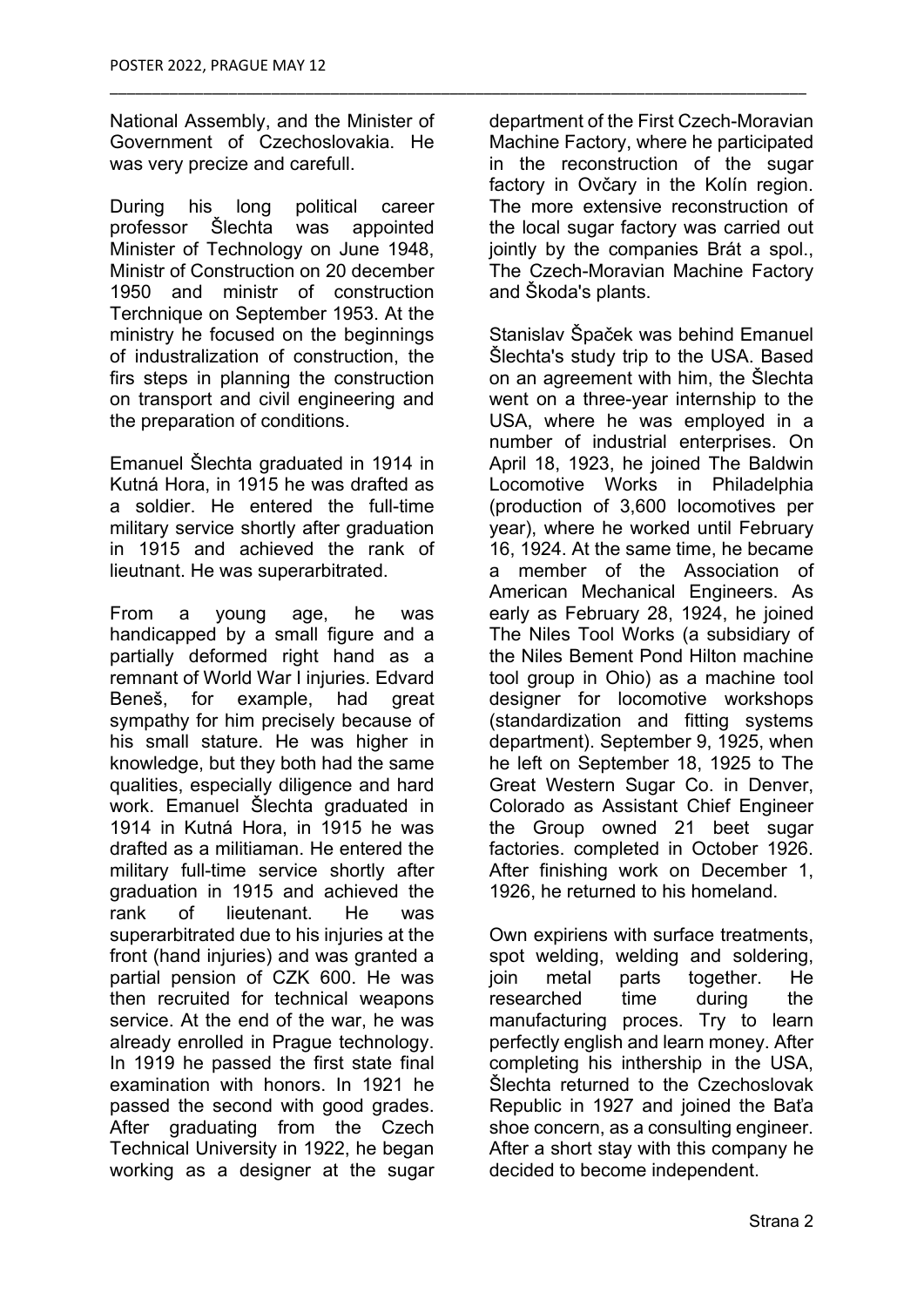He obtained the certification of an authorized civil advisory engineer and in the following years implemented a complete reorganization of a number of companies. He introduced American methods of production management. His clients included domestic banks, industrial enterprises Baťa plants, Pilsen Škoda and the capital city of Prague.

\_\_\_\_\_\_\_\_\_\_\_\_\_\_\_\_\_\_\_\_\_\_\_\_\_\_\_\_\_\_\_\_\_\_\_\_\_\_\_\_\_\_\_\_\_\_\_\_\_\_\_\_\_\_\_\_\_\_\_\_\_\_\_\_\_\_\_\_\_\_\_\_\_\_\_\_\_\_\_\_\_\_

During his time at Bata, he prepared a fundamental study based on his American practice, which later became the basis of his dissertation, Economical Lot Sizes, quoting six American and one German sources, published in 1928 by F. Hrivnac. On the basis of her defense, he was awarded a doctorate in technical sciences at the Czech Technical University in 1929 (November 4, 1929). In March 1929 (exactly March 7, 1929) he received a license from a civil engineer to build machines. He moved from Zlín to the capital and opened an office in Prague 2, first at 12 Na Poříčí Street (in the YMCA Palace), then at Národní třída 18 (next to Reduta) and in 1931 he moved to Lazarská 7, the Báňská building and metallurgical company, which also housed the Czechoslovak Committee for Scientific Work Organization.

After visiting Germany, he traveled to Holland and in 1935 headed to England. Subsequently, in the years 1932 - 1938, he undertook several business trips to the USA, France, Belgium, Holland, England and Germany. He went on his last pre-war trip to Washington in 1938, where he attended the International Congress of the International Committee for Scientific Organization (CIOS). He also served as a member of IV. Department of Masaryk Academy of Labor, correspondent member of the Social Institute, member of the Czechoslovak

Association. Engineers and the Board of the Chamber of Engineering, a member of the American Society of Mechanical Engineers, a member of the International Committee for the Scientific Organization in Geneva and a member of the Board of the Department of the Post Office.

Emanuel Šlechta was graduated from the CTU in 1929 as a doctor of technical sciences, and in 1932 he was habilitated as a private associate professor in the organization of industrial enterprises and their economies. In a short time built the Institute of the Organization of Production and Operation of Industrial Plants, based in the historical building of the Czech Technical University in Prague on Charles Square. He thus became a full professor of organization of industrial enterprises at the Czech Technical University. This appointment began his pedagogical career at the Faculty of Mechanical and Electrical Engineering, which at that time was led by Dean Professor Ing. Dr. Josef Řezníček and the vicedean was Professor Ing. Jaromír Jirák.

As chairman of the Economic Council and a member of the board of directors, he regularly met with the party's top national socialists, chairman Petr Zenkl, secretary general Vladimír Krajina, foreign trade minister Hubert Ripka, education minister Jaroslav Stránský, justice minister Prokop Drtina. Within the Economic Council, he often met with the party's economist and CKD director Jiří Hejda, construction entrepreneurs and party members Štěpán Ješ and Václav Havel, with whom he dealt with, for example, the construction of houses for young married couples in Barrandov. As part of his position, he also met with Foreign Minister Jan Masaryk and a number of foreign diplomats.